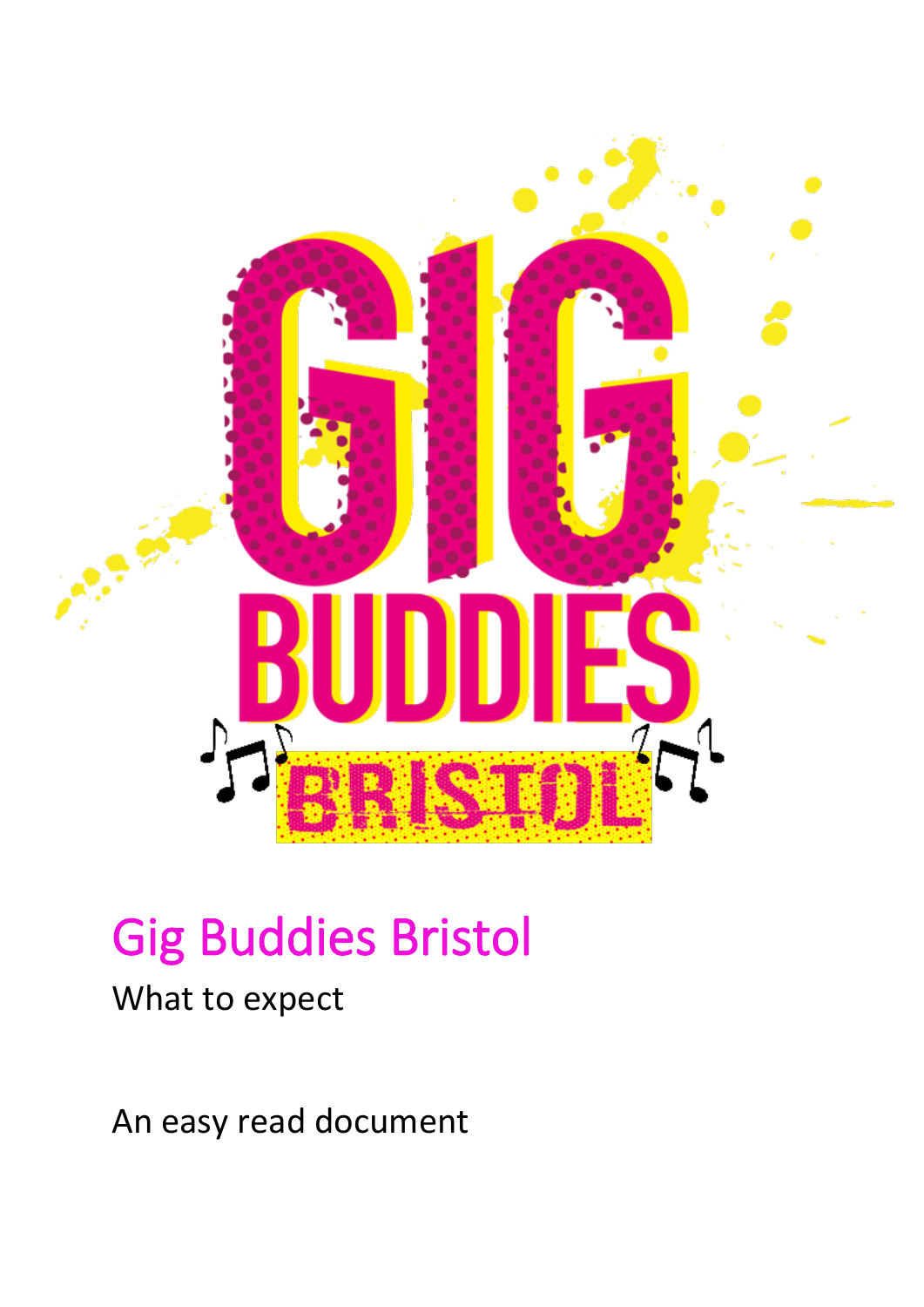## How to use this document



This is an easy read document. You might still need support to read and understand it. You may want to ask someone to help you.

Words in **bold pink writing** may be hard to understand.



Where the document says **we,** this means **Gig Buddies Bristol.** For more information you can contact:

Website: [www.exchangebristol.com/gig-buddies/](http://www.exchangebristol.com/gig-buddies/)

Email: [info@gigbuddiesbristol.com](mailto:info@gigbuddiesbristol.com)

Address: Gig Buddies Bristol

Exchange

72-73 Old Market Street

Bristol

BS2 0EJ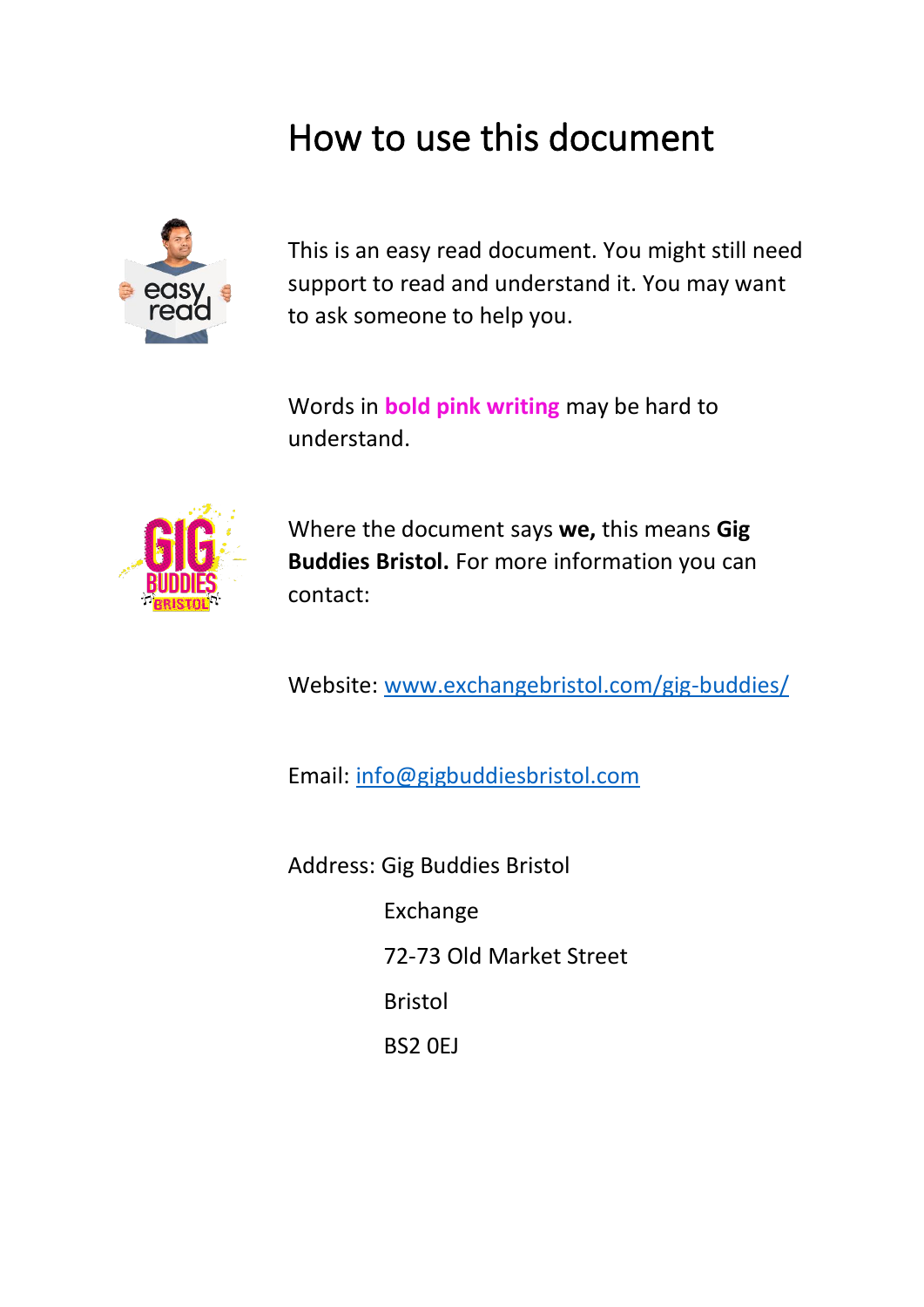## What to expect



Gig Buddies helps people with learning disabilities and autism to make new friends who have the same interests as them.



We will pair you with somebody that likes similar events as you. This can be anything that you enjoy doing!



Before you meet your Gig Buddy we will meet you to tell you more about the Gig Buddies Bristol project. You can bring a family member, friend or support worker with you.



Once you have been paired with your Gig Buddy you can go start planning to go to events together. Usually this happens once a month.



You can make your plans with your Gig Buddy in person, on the phone or on a video chat such as Zoom.



Once you have made your plans you can start going to events together. Usually this happens once a month.